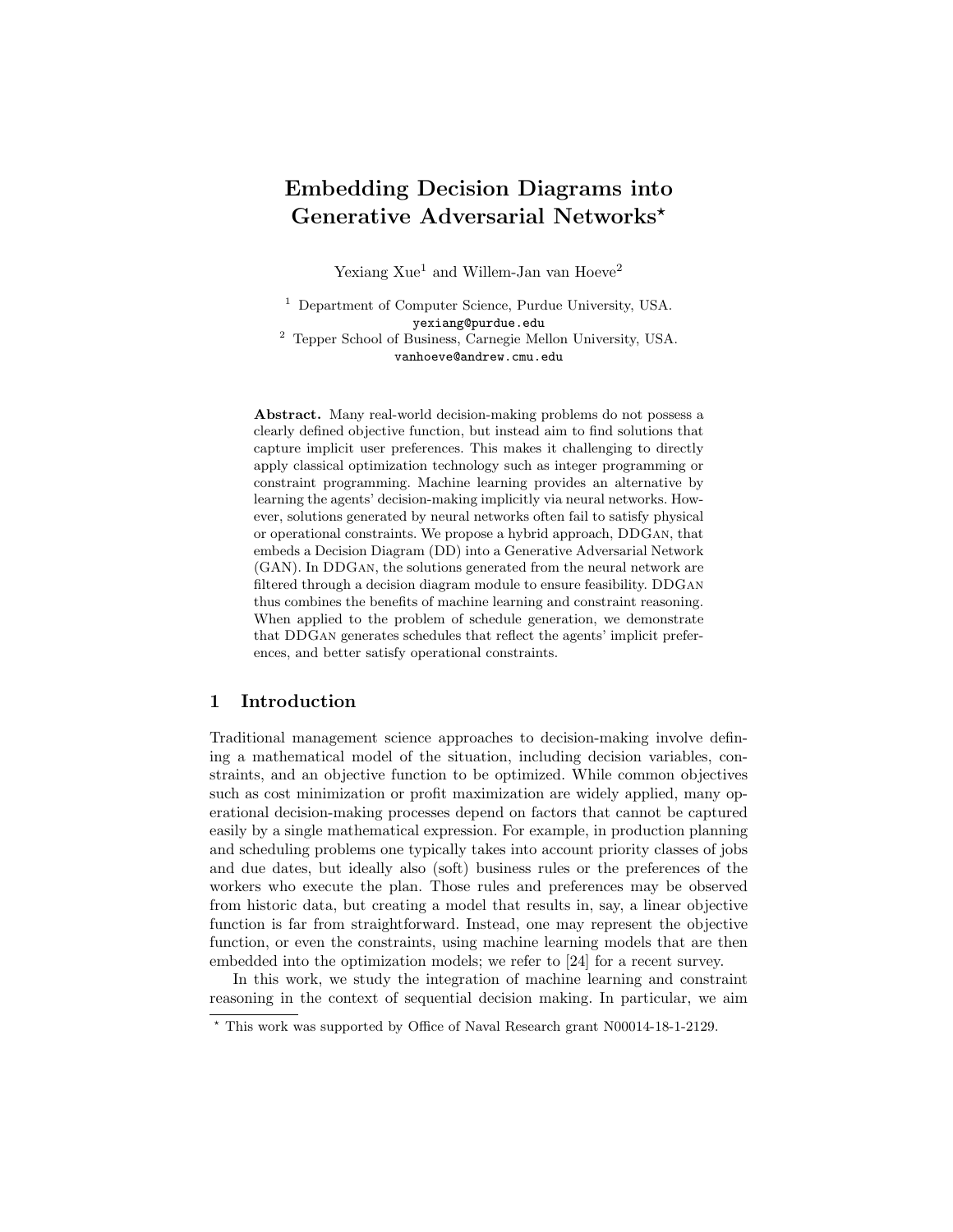to extend (recursive) generative adversarial neural networks (GANs) with constraint reasoning. We assume that the context specifies certain physical or operational requirements, within which we need to find solutions that are similar to the decisions that were made historically, as in the following stylized example.

Example 1. Consider a routing problem in which we need to dispatch a service vehicle to perform maintenance at a set of locations. The set of locations differs per day and is almost never the same. Previous routes indicate that the driver does not follow a distance or time optimal sequence of visits, even though there are no side constraints such as time windows or precedence relations. Instead, the routes suggest that the driver has an underlying route preference, that is exposed by, e.g., visiting shopping and lunch areas at specific times of the day. Our decision making task is now: Given the historic routes and a set of locations to visit today, determine a route that 1) visits all locations, and 2) is most similar to the historic routes. In addition, we might add further restrictions such as a maximum time limit, for example 8 hours.

In these contexts, traditional optimization methods such as integer programming or constraint programming cannot be applied directly since they are unable to represent an appropriate objective function. Instead, it is natural to represent the structure and preferences from the historic solutions using a machine learning model. For example, we could design and train a generative adversarial neural network (GAN) for this purpose, which will be able to produce sequences of decisions that aim to be similar to the historic data. However, because GANs are trained with respect to an objective function (loss function) to be minimized, hard operational constraints cannot be directly enforced. For example, in case of the routing problem above, the sequences produced by the GAN usually fail to visit all locations, visit some locations multiple times, or fail to recognize constraints such as the maximum time limit.

Contributions. We propose a hybrid approach, which we call DDGan, that embeds a decision diagram (DD) into a generative adversarial neural network. The decision diagram represents the constraint set and serves as a filter for the solutions generated by the GAN, to ensure feasibility. As proof of concept, we develop a DDGan to represent routing problems as in Example 1. We show that without the DD module, the GAN indeed produces sequences that are rarely feasible, while the DD filter substantially increases the feasibility. Moreover, we show that DDGan converges much more smoothly than the GAN.

We note that, in principle, any constraint reasoning module could have been applied; e.g., we could embed an integer program or constraint program that contains all constraints of the problem. The variable/value assignments suggested by the GAN can then be checked for feasibility by running a complete search, but this is time consuming. By compiling a decision diagram offline, we can check for feasibility instantly during execution. Moreover, for larger problems we can apply relaxed decision diagrams of polynomial size that may not guarantee feasibility in all cases, but can produce much better solutions that those generated by the GAN alone.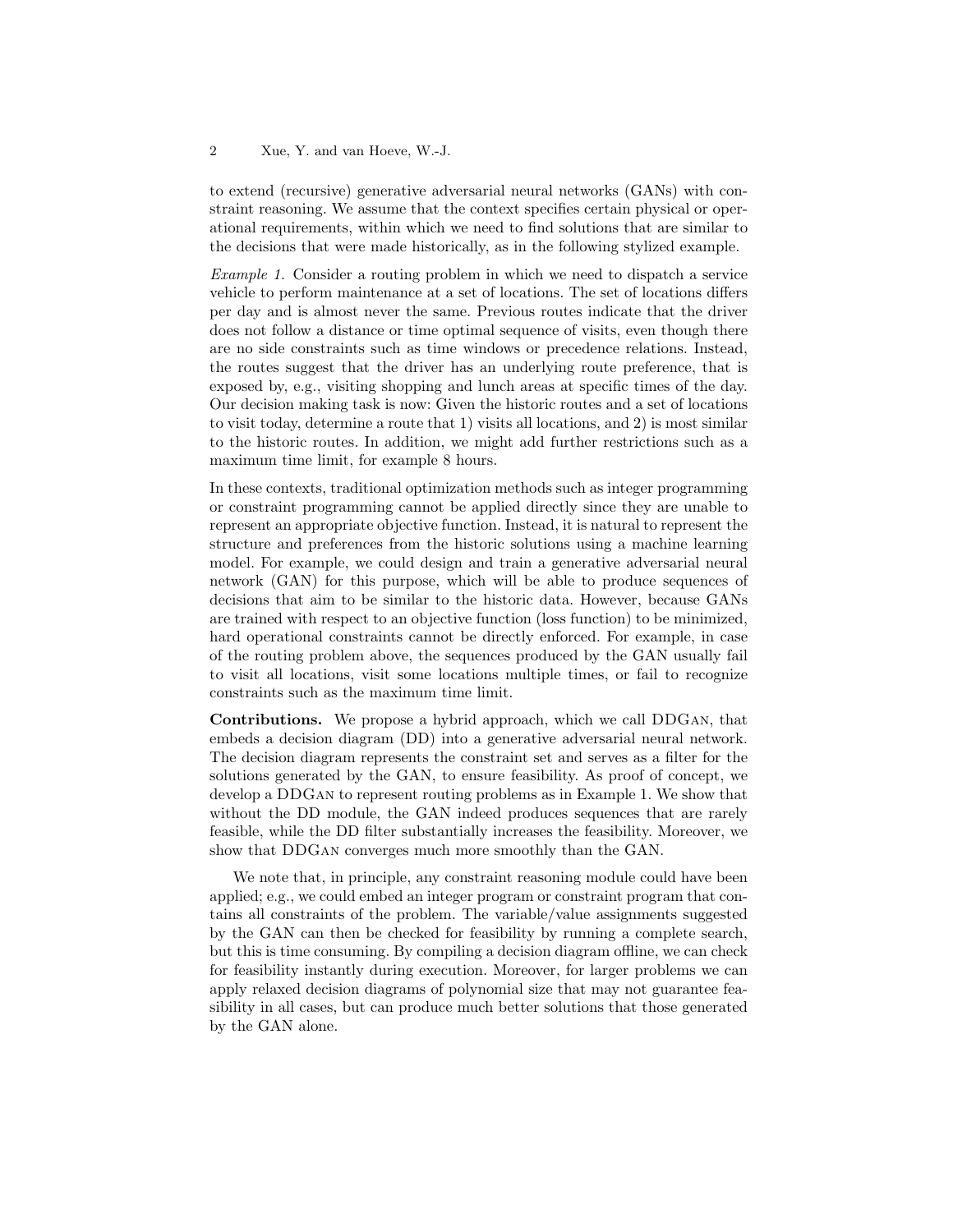# 2 Related Work

Within the broader context of learning constraint models, several works have studied automated constraint acquisition from historic data or (user-)generated queries, including  $[11, 23, 4, 7, 1]$ . These approaches use partial or complete examples to identify constraints that can be added to the model. The type of constraints that can be learned depends on the formalism that is used, for example linear constraints for integer programming or global constraints for constraint programming.

A different approach is to embed a machine learning model into the optimization formalism, e.g., by extending a constraint system with appropriate global constraints. For example, [22] integrate neural networks and decision trees in constraint programming, while [25, 26] introduce a 'Neuron' global constraint that represents a pre-trained neural network. Another series of approaches based on Grammar Variational Autoencoders [21, 12, 19] use neural networks to encode and decode from the parse-tree of a context free grammar to generate discrete structures. Such approaches are used to generate chemical molecule expressions, which is also a structured domain. Compared to our work, their models are not conditional, and therefore cannot solve decision-making problems with varying contextual information.

Machine learning approaches have also been used to solve optimization problems. This includes the works [14, 30], which use neural networks to extend partial solutions to complete ones. The authors of [5] handle the traveling salesman problem by framing it as reinforcement learning. Approaches based on Neural Turing Machines [16] employ neural networks with external memory for discrete structure generation. More recently, the authors of [20] solve graph combinatorial optimization problems, and employ neural networks to learn the heuristics in backtrack-free searching. The scopes of these works are different from ours, since they do not deal with optimization problems without clear objective functions. Recently, the work of [29] combine reasoning and learning using a max-margin approach in hybrid domains based on Satisfiability Modulo Theories (SMT). They also show applications in constructive preference elicitation [13]. Compared to our work, their approach formulates the entire learning and reasoning problem as a single SMT, while we combine reasoning and learning tools, namely the neural networks and decision diagrams, into a unified framework.

#### 3 Preliminaries

#### 3.1 Structure Generation via Generative Adversarial Networks

Finding structured sequences in presence of implicit preferences is a more complex problem compared to classical supervised learning, in which a classifier is trained to make single-bit predictions that match those in the dataset. The problem of finding such sequences is broadly classified as a structure generation problem in machine learning, which arises naturally in natural language processing [17, 18], computer vision [8, 28], and chemistry engineering [21].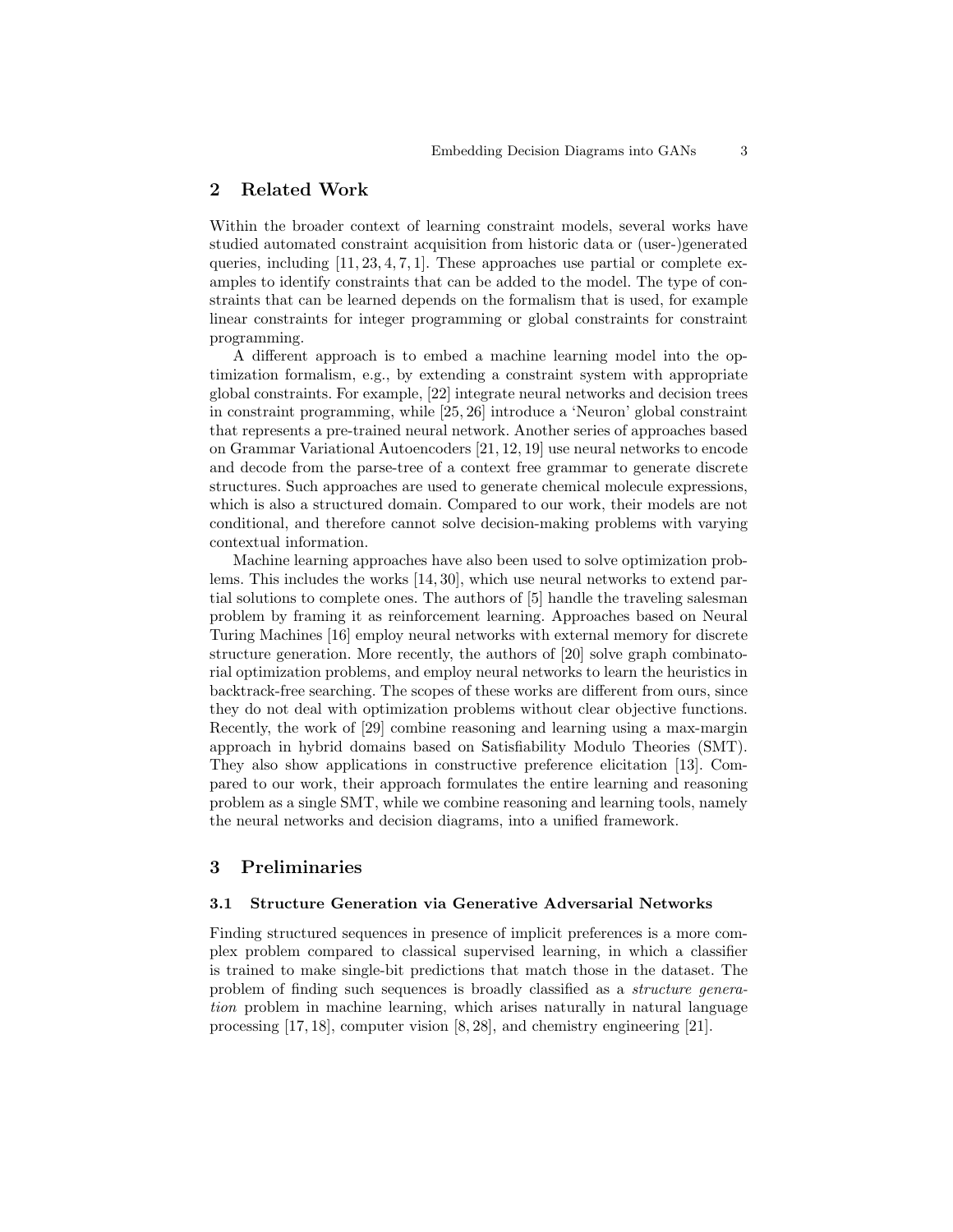#### 4 Xue, Y. and van Hoeve, W.-J.

Specifically, we are given common context  $R_c$  and a historical data set  $\mathcal{D} =$  $\{(R_1, S_1), (R_2, S_2), \ldots, (R_{t-1}, S_{t-1})\}\$ , in which  $R_i$  represents the contextual information specific to data point i and  $S_i$  the decision sequence for scenario  $i = 1, \ldots, t-1$ . For our routing example,  $R_i$  represents the daily location requests while  $S_i$  is the ordered sequence of visits that covers the requested locations in  $R_i$ .  $R_c$ , in this case, represents the set of constraints that is common to all data points; for example, each location can be visited at most once. Notice that  $R_i$ can be also interpreted in the form of constraints, which we will leverage later in the paper. For example, in the routing problem,  $R_i$  can be interpreted as the constraint that sequence  $S_i$  can only contain locations from the requested set  $R_i$ , and all locations in  $R_i$  must be visited.

Given present contextual data  $R_t$ , our goal is to find a good sequence of decisions  $S_t$ . Using machine learning terminology, we would like to learn a conditional probability distribution of "good" sequences

 $Pr(S_t | R_t)$ 

based on the historical dataset. More precisely,  $Pr(S_t | R_t)$  should assign high probabilities to "good" sequences, i.e., sequences that satisfy operational constraints and look similar to the ones in the historical dataset. A "bad" sequence, for example, a sequence that violates key operational constraints, should ideally be assigned a probability zero. When we deploy our tool (i.e., for scenario  $t$ ), we first observe the contextual data  $R_t$ , and then sample a sequence  $S_t$  according to  $Pr(S_t | R_t)$ , which should satisfy all operational constraints and the implicit preferences reflected by the historical dataset.

Generative Adversarial Networks (GAN). GAN is a powerful tool developed in the machine learning community for complex structure generation [15]. The original GAN is developed to learn the probability distribution  $Pr(x)$  of complex structural objects  $x$ . We will briefly review GAN in this simple context.

Given a dataset X in which each entry  $x \in X$  is independently and identically drawn from the underlying (unknown) data distribution  $Pr_{data}(x)$ , GAN fits a probability distribution  $Pr(x)$  that best matches  $Pr_{data}(x)$ . Instead of directly fitting the density function, GAN starts with random variables z with a known prior probability distribution  $Pr(z)$  (such as multi-variate Gaussian), and then learns a deterministic mapping  $G: Z \to X$  in the form of a neural network, which maps every element  $z \in Z$  to an element  $x \in X$ . The goal is to fit the function  $G(.)$  so that the distribution of  $G(z)$  matches the true data distribution  $Pr_{data}(x)$  when z is sampled from the known prior distribution.

GAN also trains another *discriminator* neural network  $D: x \to \mathcal{R}$  to determine the closeness of the generated and the true structures. D is trained to separate the real examples from the dataset with the fake examples generated by function  $G$ . Both the generator  $G$  and the discriminator  $D$  are trained in a competing manner. The overall objective function for GAN is:

$$
\min_{G} \max_{D} \mathbf{E}_{x \sim \text{data}}[D(x)] + \mathbf{E}_{z}[1 - D(G(z))]. \tag{1}
$$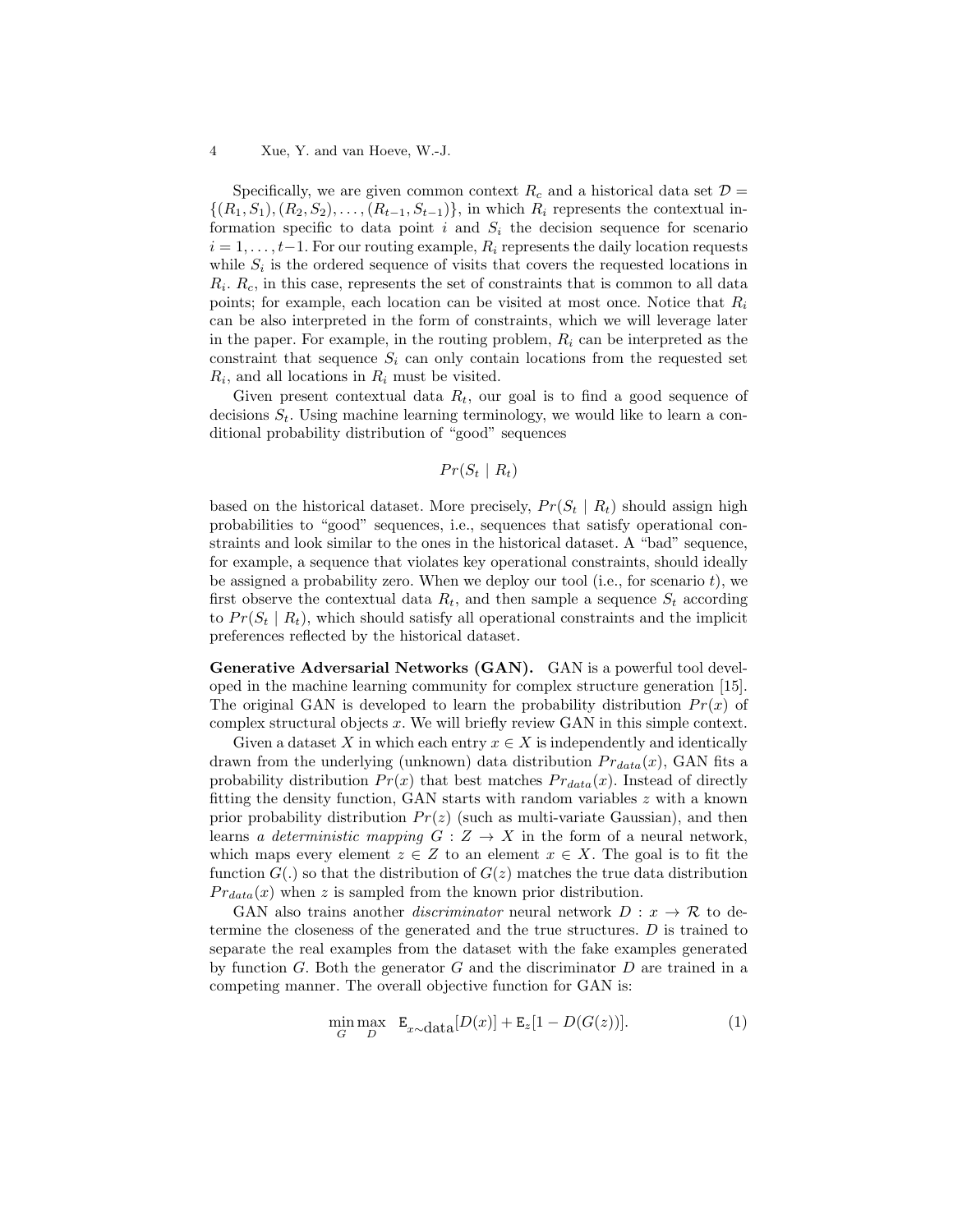

Fig. 1. Multi-valued decision diagrams (MDDs) representing possible assignments of  $x_1, x_2, x_3$ . (a) Exact MDD representing the subset of permutations satisfying all different  $(x_1, x_2, x_3)$  and  $x_1 \neq l_1$ . Each path from r to t represents a valid permutation satisfying the two constraints. (b) A width-1 relaxed MDD for the exact MDD in (a). (c) A width-2 relaxed MDD, which is formed by combining nodes  $u_4$  and  $u_5$  of the MDD in (a).

For our application, we extend the classical GAN into a conditional structure, as will be discussed in Section 4. We acknowledge that GAN is a recent popular probabilistic model for structural generation. Nevertheless, structural generation is challenging and many research questions still remain open. Our embedding framework is general and can be applied beyond the GAN structure.

#### 3.2 Decision Diagrams

Decision diagrams were originally introduced to compactly represent Boolean functions as a graphical model  $[2, 9]$ , and have since been widely used, e.g., in the context of verification and configuration problems [31]. More recently decision diagrams have been used successfully as a tool for optimization, by representing the set of solutions to combinatorial optimization problems [6].

Decision diagrams are defined with respect to a sequence of decision variables  $x_1, x_2, \ldots, x_n$ . Variable  $x_i$  has a domain of possible values  $D(x_i)$ , for  $i = 1, \ldots, n$ . For our purposes, a decision diagram is a layered directed acyclic graph, with  $n+1$  layers of nodes; see Figure 1 for an example. Layer 1 contains a single node, called the root r. Layer  $n+1$  also contains a single node, called the terminal t. An arc from a node in layer i to a node in layer  $i+1$  represents a possible assignment of variable  $x_i$  to a value in its domain, and is therefore associated with a label  $l \in D(x_i)$ . For an arc  $(v, w)$ , we use  $var(v, w)$  to represent the variable being assigned through this arc, and use  $val(v, w)$  to represent its assigned value. For a node m in the MDD, we use  $val(m)$  to represent the union of the values of each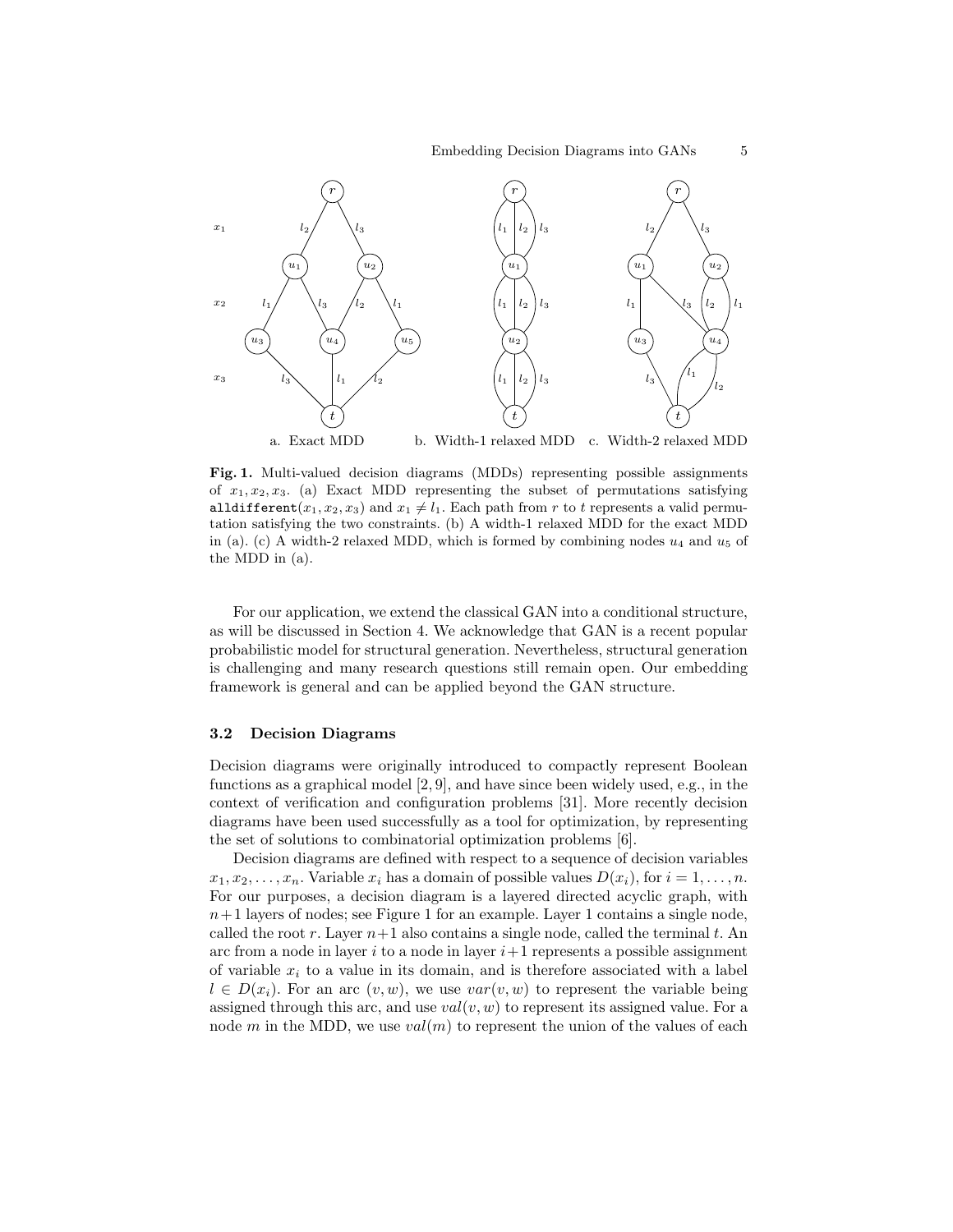arc starting from node m, i.e.,  $val(m) = \{val(u, v) : u = m\}$ . Notice that  $val(m)$ represents the possible value assignments of the decision variable corresponding to node m. Each path from the root  $r$  to the terminal  $t$  represents a solution, i.e., a complete variable-value assignment. We can extend the arc definition to allow for "long arcs" that skip layers; a long arc out of a node in layer  $i$  still represents a value assignment to variable  $x_i$  and assigns the skipped layers to a default value (for example 0). In our case, we consider variables with arbitrary domains, which results in so-called multi-valued decision diagrams (MDDs).

Example 2. Let  $x_1, x_2, x_3$  represent a sequence of decision variables, each with domain  $\{l_1, l_2, l_3\}$ . The constraint alldifferent $(x_1, x_2, x_3)$  restricts the values of  $x_1, x_2, x_3$  to be all different; i.e., they form a permutation. Along with another constraint  $x_1 \neq l_1$ , it restricts the set of feasible permutations to be  $\{(l_2, l_1, l_3), (l_2, l_3, l_1), (l_3, l_2, l_1), (l_3, l_1, l_2)\}\.$  Figure 1(a) depicts the exact MDD that encodes all permutations satisfying these two constraints.

**Exact Decision Diagram.** Given a set of constraints  $R$ , MDD  $\mathcal{M}$  is said to be exact with respect to  $R$  if and only if every path that leads from the root node r to the terminal node t in  $\mathcal M$  is a variable-value assignment satisfying all constraints in R. Conversely, every valid variable-value assignment can be found as a path from r to t in  $\mathcal M$ . For example, Figure 1(a) represents an exact MDD that encodes the constraints all different  $(x_1, x_2, x_3)$  and  $x_1 \neq l_1$ .

Relaxed Decision Diagram. Because exact decision diagrams can grow exponentially large, we will also apply relaxed decision diagrams of polynomial size [3]. The set of paths in a relaxed decision diagram forms a superset of that of an exact decision diagram. For example, the set of paths in Figure  $1(a)$  is fully contained in the sets of paths in the Figures 1(b) and (c). Therefore, the MDDs in Figures 1(b) and (c) form two relaxed versions of the MDD in Figure 1(a). Relaxed MDDs are often defined with respect to a maximum width, i.e., the number of nodes in its largest layer. For example, Fig. 1(b) is a width-1 relaxed MDD, which trivially forms the superset of any constrained set of  $x_1, x_2, x_3$ , while Fig. 1(c) is a width-2 relaxed MDD.

Decision Diagram Compilation. Decision diagrams can be constructed to encode constraints over the variables, by a process of node refinement and arc filtering [3, 6]. In general, arc filtering removes arcs that lead to infeasible solutions, while node refinement (or splitting) improves the precision in characterizing the solution space. One can reach an exact MDD by repeatedly going through the filtering and the refinement process from a width-1 MDD. We refer to [10] for details on MDD compilation for sequencing and permutation problems.

Exact MDD Filtering. MDD filtering algorithms can also be applied without node refinement, to represent additional constraints in a given MDD. Generally, MDD filtering does not guarantee that each remaining  $r-t$  path is feasible. To establish that, we next introduce the notion of an exact MDD filter.

**Definition 1.** Let  $\mathcal M$  be an exact MDD with respect to a constraint set R, and let  $C$  be an additional constraint. An MDD filter for  $C$  is exact if applying it to  $M$  results in an MDD  $M'$  that is exact with respect to R and C.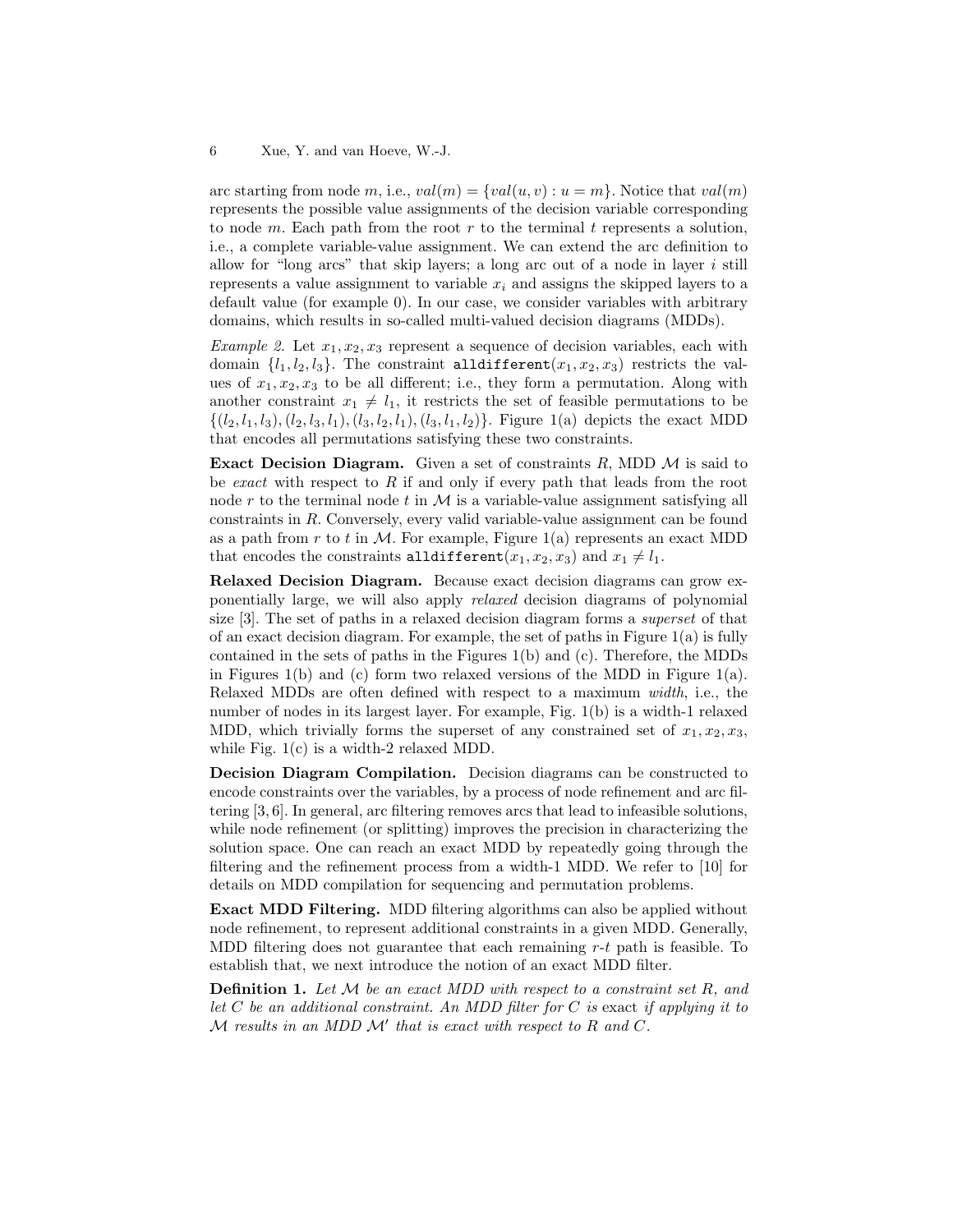

Fig. 2. DDGAN as the generator  $G$  within the GAN framework. On the top is a recursive neural network (RNN) structure. RNN takes as input the contextual information  $R_t$  and random variables z, and outputs scores for values for each variable. The values are filtered by the WalkDD module on the bottom that represents a constraint set. The values that lead to contradictions are filtered out (marked by the red color). Finally, a softmax layer decides the value of each variable by picking up the one with the largest score among all non-filtered values.

Consider the following MDD filtering algorithm FilterUnary for unary constraints, i.e., constraints of the form  $x \neq l$  for some variable x and value  $l \in D(x)$ . We first let FilterUnary remove any arc that violates the unary constraints. Then, working from the last layer up to the first layer, FilterUnary recursively removes any nodes and arcs that do not have path that lead to the terminal t. We have the following result.

Proposition 1. FilterUnary is an exact MDD filter.

## 4 Embedding Decision Diagrams into GANs

We next present our hybrid approach, DDGan, which embeds a multi-valued decision diagram into a neural network, to generate structures that (i) satisfy a set of constraints, and (ii) capture the user preferences embedded implicitly in the historical dataset. The structure of DDGan is shown in Fig. 2.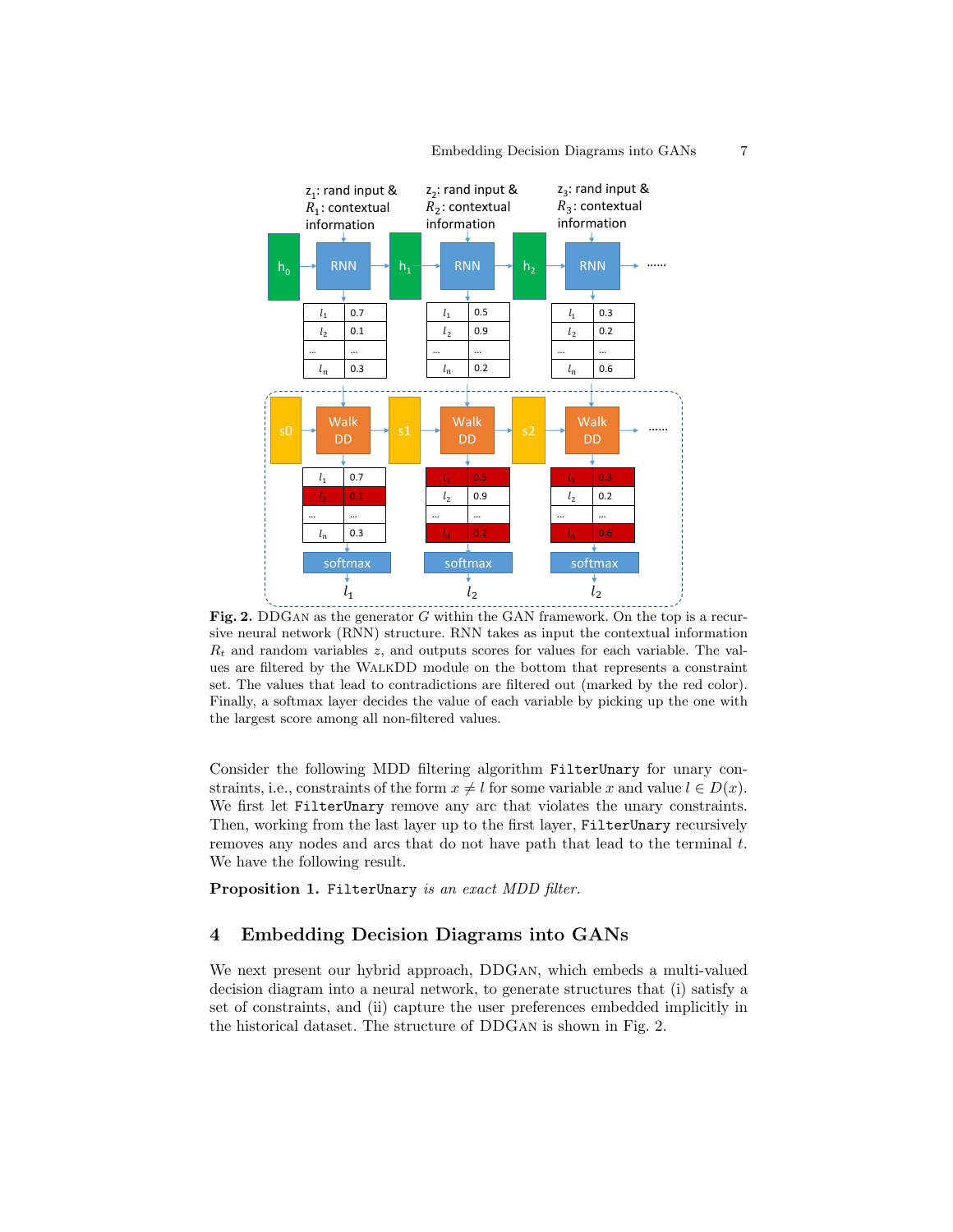#### 8 Xue, Y. and van Hoeve, W.-J.

To achieve this, DDGan has a recursive neural network (RNN) as its first layer. The RNN module generates scores of possible assignments to variables  $x_1, \ldots, x_n$  in a sequence of n steps. We refer the entire recursive neural network (the upper part of Fig.2) as a RNN and refer to the one-step unrolling of the network as a RNN cell. In the i-th step, one RNN cell takes the hidden state of the previous step as input, outputs the hidden state of this step, and a table of dimension  $|D(x_i)|$ . The table corresponds to the score for each value of variable  $x_i$ . In general, the higher the score is, the more likely the RNN believes that  $x_i$ should be assigned to the particular value. RNN is trained to capture implicit preferences which give higher scores to the structures in the historical dataset. Because of the link through hidden states among RNN cells of different steps, RNN is able to capture the correlations among variables.

However, the structures generated by the RNN module may not satisfy key (operational) constraints. Therefore, we embed a WalkDD neural network as a second layer (Fig. 2 bottom, within the dashed rectangular) to filter out actions that violate the constraint set. WalkDD simulates the process of descending along a particular path of the MDD. During this process, WalkDD marks certain assignments generated by the RNN module as infeasible ones (as shown in the entries with red background). Finally, a softmax layer takes the action with highest score among all feasible actions. In this way, WalkDD filters out structures that violate operational constraints.

Full WalkDD Filtering. We assume access to an MDD  $M$ , which is compiled with respect to the common constraint set  $R_c$ . We first focus on the case where M is exact, i.e., each r-t path in M represents an assignment to  $x_1, \ldots, x_n$  that satisfies all constraints in  $R_c$ . We also assume we are given an filtering scheme Filter for the additional contextual constraints  $R_t$  for data point t. Let  $\mathcal{M}_t$  be the MDD resulted from  $M$  filtered through constraints  $R_t$  using Filter.

WALKDD is executed as follows. It keeps the current MDD node of  $\mathcal{M}_t$  as its internal state. Initially, the internal state is at the root node  $r$ . In each step, WalkDD moves to a new MDD node in the next layer once one variable is set to a particular value. Suppose WALKDD is at step  $i$ , the MDD node  $m_i$ , and the corresponding decision variable  $x_i$ . Recall that  $val(m_i)$  represents the set of values that can be assigned to variable  $x_i$  according to the labels of the arcs out of  $m_i$ . WALKDD blocks all assignments to  $x_i$  outside of  $val(m_i)$  (shown as the entries with the red background in Figure 2). After this step, a softmax layer picks up the variable assignment with the largest score among all non-blocked entries and set  $x_i$  to be the corresponding value. WALKDD then moves its state to the corresponding new node in the MDD following the variable assignment.

**Proposition 2.** Let M be an exact MDD with respect to constraint set  $R_c$  and let Filter be an exact filter for constraint set  $R_t$ . Then WALKDD is guaranteed to produce sequences that satisfy the constraints in both  $R_c$  and  $R_t$ .

Overall Conditional GAN Architecture. During training, the aforementioned DDGAN structure is fed as the generator function  $G$  in the conditional GAN architecture [27], which is the classical GAN network, modified to take into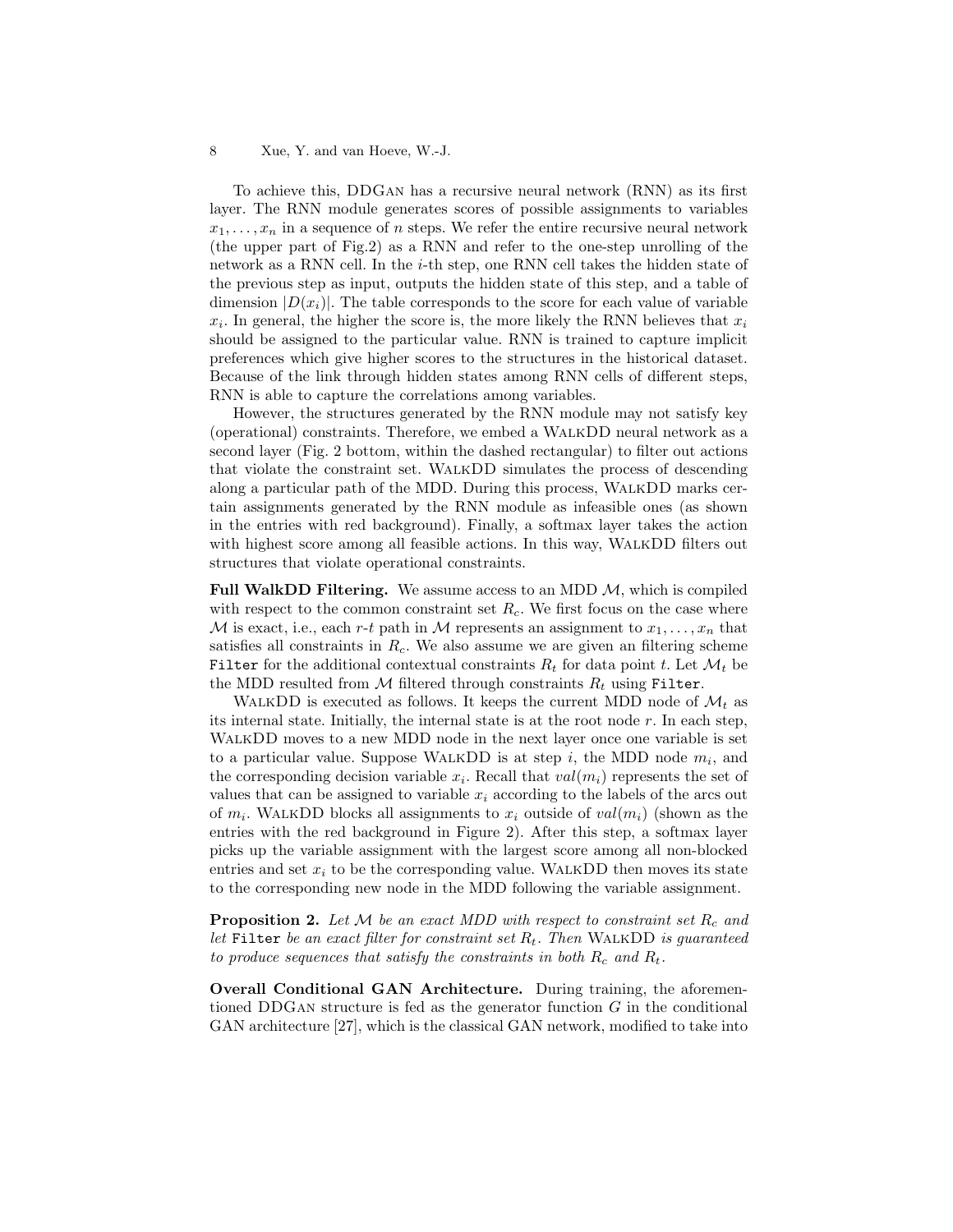

Fig. 3. GAN structure for solving the structure generation problem with implicit preferences. The contexts  $R_t$  and random variables are fed into the generator  $G$ , which will produce a structure  $S_t$ . The Discriminator  $D$  are trained to separate the generated structures  $S_t$  with the real structures  $S_t$ . D and G are trained in a competing manner.

account contextual information  $R_t$ . We use conditional GAN as a example to host DDGan. Nevertheless, DDGan can be accommodated by other structures as well. For example, infeasible actions can be filtered out by WalkDD in a similar fashion in the Viterbi algorithm for Hidden Markov Models. The overall conditional GAN architecture is shown in Figure 3. In this structure,  $R_t$  and random variables  $z$  are arguments of the generator  $G$ , which in turn produces a structure (or sequence)  $\hat{S}_t$ . The discriminator D is trained to separate the generated structure  $\hat{S}_t$  with the real one  $S_t$ . D and G are trained in a competing manner using stochastic gradient descent. The overall objective function we optimize is:

$$
\min_{G} \max_{D} \ \mathbf{E}_{t} \left[ D(S_{t}, R_{t}) + \mathbf{E}_{z} [1 - D(G(R_{t}, z), R_{t})] \right]. \tag{2}
$$

Note that, compared to the objective function of the classical GAN (Equation 1), the discriminator and the generator in Equation (2) both take the contextual information  $R_t$  as an additional input.

Implementation. WalkDD heavily uses matrix operations, most of which can be efficiently carried out on GPUs. We have a state-transition matrix of the MDD, which are hard-coded prior to training and in which infeasible transitions are labeled with a unique symbol. During execution, we maintain the state tensor, which contains the current MDD node of each data point in the mini-batch. We also maintain the *mask* tensor, which indicates values that variables cannot take. Backpropagate the Gradients. We heavily rely on non-differentiable gather and scatter operations offered by Pytorch to maintain the state and the mask tensors. As a filter, WalkDD can have non-differentiable components because it is not updated during training. We pass gradients through the nonblocked entries of WalkDD into the fully-differentiable RNN. We leave it as a future research direction to make WalkDD fully differentiable following the work of Neural Turing Machine [16].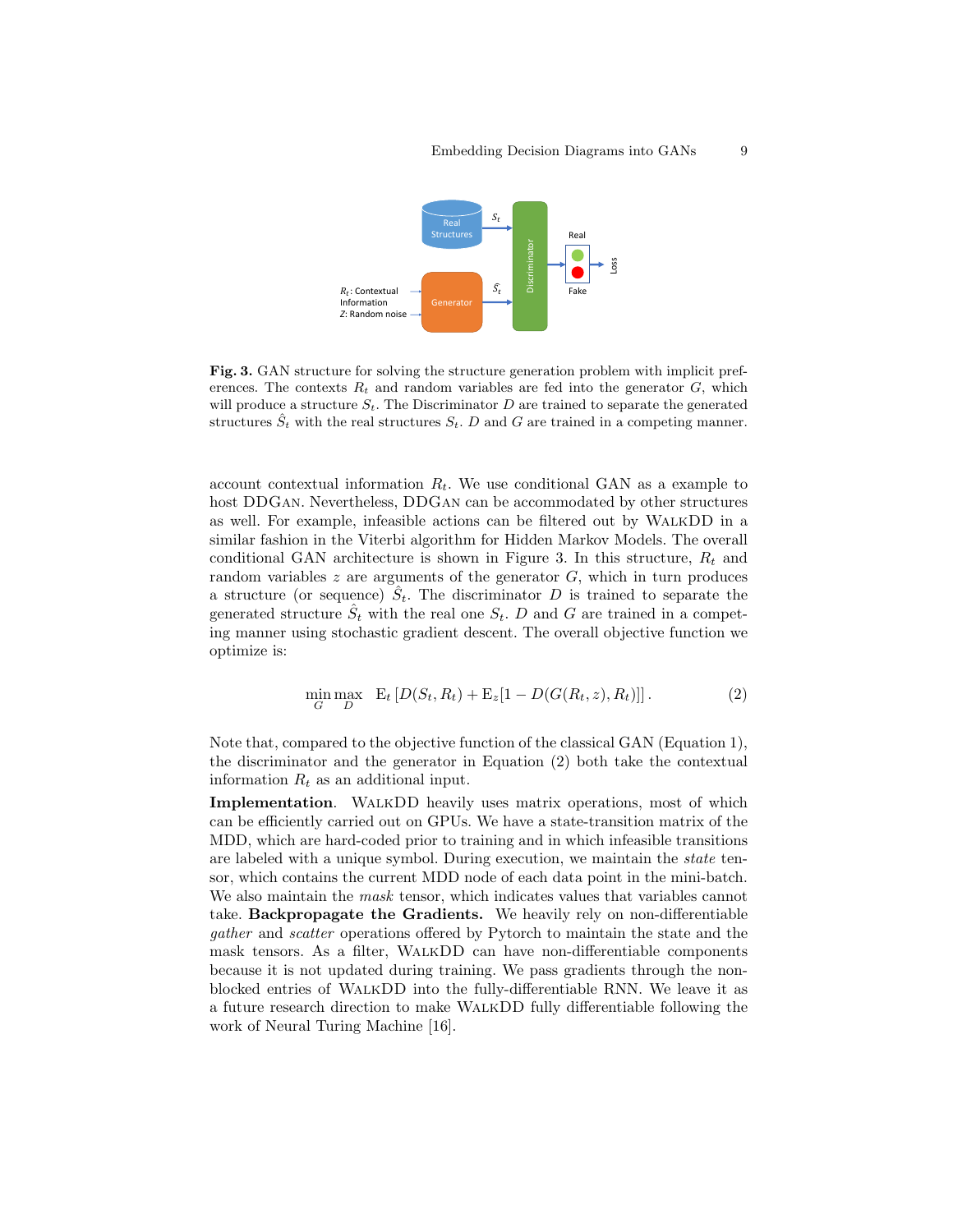10 Xue, Y. and van Hoeve, W.-J.

#### 5 Case Study: Routing with Implicit Preferences

As proof of concept, we apply DDGan to a routing problem similar to Example 1. We consider a set of n locations  $\mathcal{L} = \{l_1, l_2, \ldots, l_n\}$ . At each day t, a service person (an agent) receives the request to visit a subset of locations  $R_t \subset \mathcal{L}$ . For this work, we assume that the agent can visit at most  $M$  locations in a day; i.e.,  $|R_t| \leq M$  for all t. The agent has a starting location  $s \in \mathcal{L}$  and an ending location  $e \in \mathcal{L}$ . When  $s = e$ , the agents's route is a Hamiltonian circle.

The agent's actual visit schedule for day  $t, S_t = (s_{1,t}, s_{2,t}, \ldots, s_{|R_t|,t}),$  is a permutation (or, an ordered list) of locations in  $R_t$ . Notice that it is sufficient to specify the schedule fully using a permutation. Other information, such as the earliest time and latest time to visit locations in the schedule, can be inferred from the permutation. For this work, we assume the agent's schedules are subject to the following constraints:

- 1. All-different Constraint.  $S_t$  must be a subset of  $\mathcal{L}$ , in which no location is visited more than once.
- 2. Full-coverage Constraint.  $S_t$  must visit all and only the locations in  $R_t$ .
- 3. Total Travel Distance Constraint. Let  $d_{i,j}$  be the length of the shortest path between  $l_i$  and  $l_j$ . The total travel distance for the agent is:  $dist_t =$  $d_{s,s_1} + \sum_{i=1}^{|R_t|-1} d_{s_i,s_{i+1}} + d_{s_{|R_t|},e}$ . Suppose the agent has a total travel budget B. We must have  $dist_t \leq B$ .

Observe that only the Full-coverage constraint requires the contextual data  $R_t$ . Therefore, the common constraints  $R_c$  contains the All-different and the Total Travel Distance constraint. Lastly, the agent has implicit preferences. As a result, the schedule  $S_t$  may deviate from the shortest path connecting the locations in  $R_t$ . Moreover, the agent cannot represent these preferences as a clear objective function. Instead, we are given the travel history  $S_1, S_2, \ldots, S_{t-1}$ and the request locations  $R_t$  for day t. The goal is to find a valid schedule  $S_t$ , which satisfies all constraints, but also serves his preferences reflected implicitly in the travel history.

Constructing MDD for the Routing Problem. For this application, the set of nodes of the MDD  $\mathcal M$  is partitioned into  $M+2$  layers, representing variables  $x_1, \ldots, x_{M+2}$ . The first layer contains only one root node, representing the agent at the starting location, s. The last layer also contains only one terminal node, representing the agent at the ending location, e. The nodes in the layer of variable  $x_i$  correspond to the agent making stops at the *i*-th position of the schedule. As initial domain we use  $D(x_i) = \mathcal{L}$ , i.e., the set if all possible locations. There are two types of arcs. An arc  $a = (u, v)$  of the first type is always directed from a source node  $u$  in one layer  $x_i$  to a target node  $v$  in the subsequent layer  $x_{i+1}$ . Each arc a of the first type in the *i*-th layer is associated with a label  $val(a) \in \{l_1, \ldots, l_n\}$ , meaning that the agent visits location  $l_i$  as the *i*-th stop. The second type of arcs b, whose values  $val(b)$  are always e, connect every node to the terminal node. These arcs are used to allow the agent to travel back to the end location at any time. The terminal node is connected to itself with an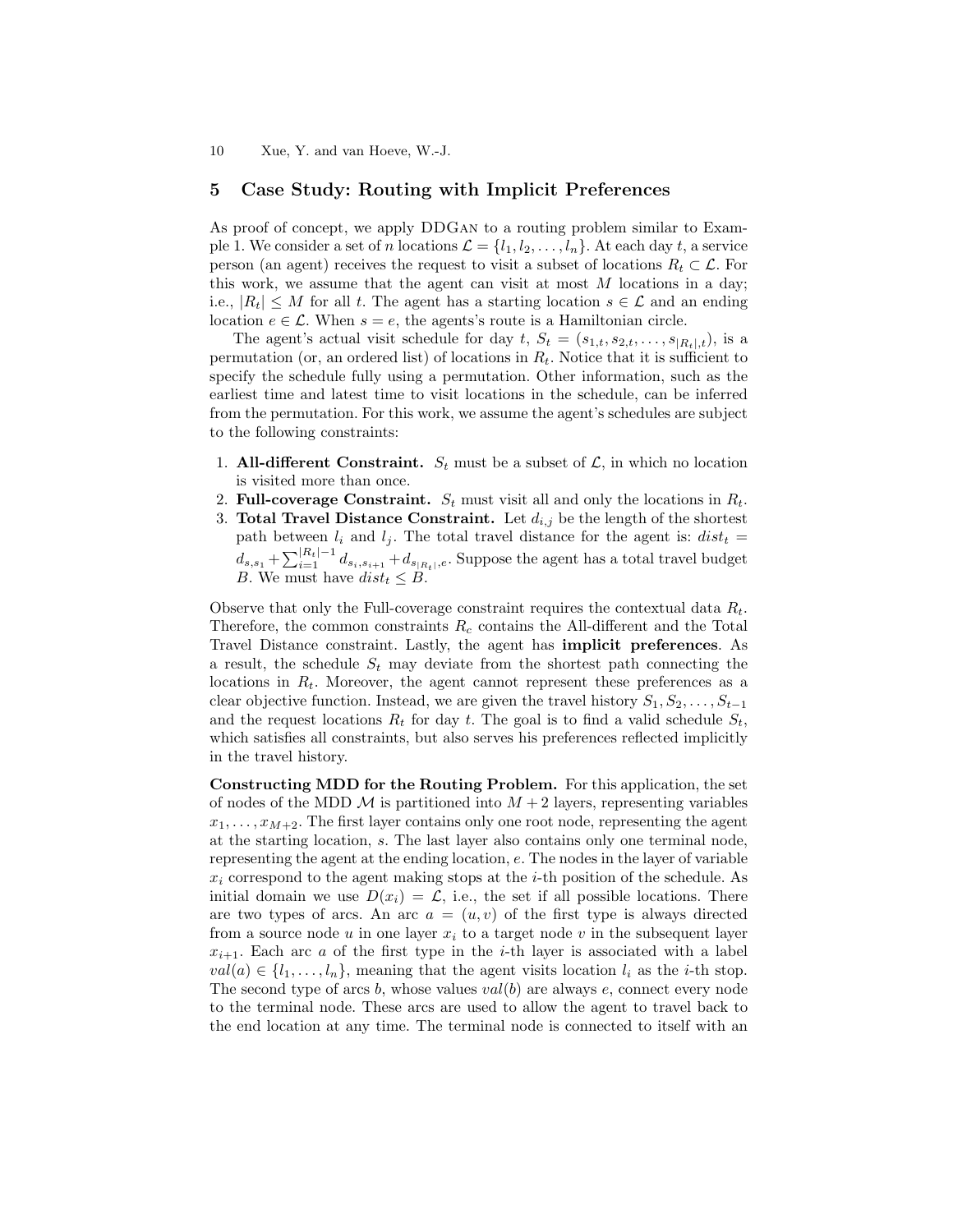arc of the second type. This allows the agent to stay at the end location for the rest of his day, once arrived.

We follow the procedure in [10] for constructing the (relaxed) MDD for the routing problem, with respect to both the alldifferent and the maximum distance constraint in  $R_c$ . That is, we start with a width-1 MDD, and then repeatedly apply the filter and the refine operations until the MDD is exact or a fixed width limit has reached. These operations make use of specific state information that is maintained at each node of the MDD. Since we will re-use some of these, we revisit them here. For an MDD node v, (i)  $All^{\downarrow}(v)$  is the set of locations that every path from the root node r to the current node v passes, while (ii)  $Some<sup>\downarrow</sup>(v)$ is the set of locations that at least one path from the root node r to the current node v passes. (iii)  $All^{\uparrow}(v)$  and (iv)  $Some^{\uparrow}(v)$  are defined similarly, except that they consider locations from the current node  $v$  to the terminal node  $t$ . An arc in the MDD of a routing problem corresponds to visiting one location. For an arc  $a$ , define (v)  $st^{\downarrow}(a)$  as the *shortest travel distance from the root*, which is the shortest distance that the location  $val(a)$  can be reached along any path from the root r. Similarly, define (vi)  $st^{\uparrow}(a)$  as the *shortest travel distance from the target*, which is the shortest distance to travel to the target node t from the location  $val(a)$ along any path in the MDD. When the MDD is exact, the sum  $st^{\downarrow}(a) + st^{\uparrow}(a)$ represents the shortest distance to travel from the root  $r$  to target  $t$  along any valid path passing arc a. When the MDD is relaxed, the computation of  $st^{\downarrow}(a)$ and  $st^{\uparrow}(a)$  can be along any path, regardless its validity. The sum  $st^{\downarrow}(a) + st^{\uparrow}(a)$ therefore becomes the lower bound of the shortest distance. More details on how this information is used for filtering and refinement can be found in [10].

Full WalkDD Filtering for the Routing Problem. The daily requests  $R_t$  for the routing problem can be translated into the following two constraints in addition to the all-different and maximum distance requirements in  $R_c$ : (i) only locations in the requested set  $R_t$  are allowed to be visited other than the starting and ending locations. (ii) The trip length is exactly  $|R_t| + 2$ . Notice that these two constraints can be realized by imposing unary constraints to the MDD. To enforce the first constraint, we can remove all first-type arcs in the MDD whose corresponding location is outside of  $R_t$ . To enforce the second constraint, we remove all second-type arcs which imply the wrong trip length. Because we have access to an exact filter for unary constraints (Proposition 1), the schedules produced by the full WalkDD scheme presented in Section 4 satisfy all constraints, if the MDD is exact with respect to  $R_c$  (Proposition 2).

Local WalkDD Filtering for the Routing Problem. The full WalkDD filtering scheme requires a pass over the entire MDD for each data point (filtering unary constraints). While this guarantees to produce structures that satisfy all constraints, when the MDD is exact, it is also relatively computationally expensive. We next discuss a more efficient **local WalkDD** filtering scheme that removes infeasible transitions only from the information that is local to the current MDD node. This local scheme is not comprehensive, i.e., local WalkDD filter may generate structures that do not fully satisfy all constraints, even though the MDD is exact. In practice, however, exact MDDs often become too large, in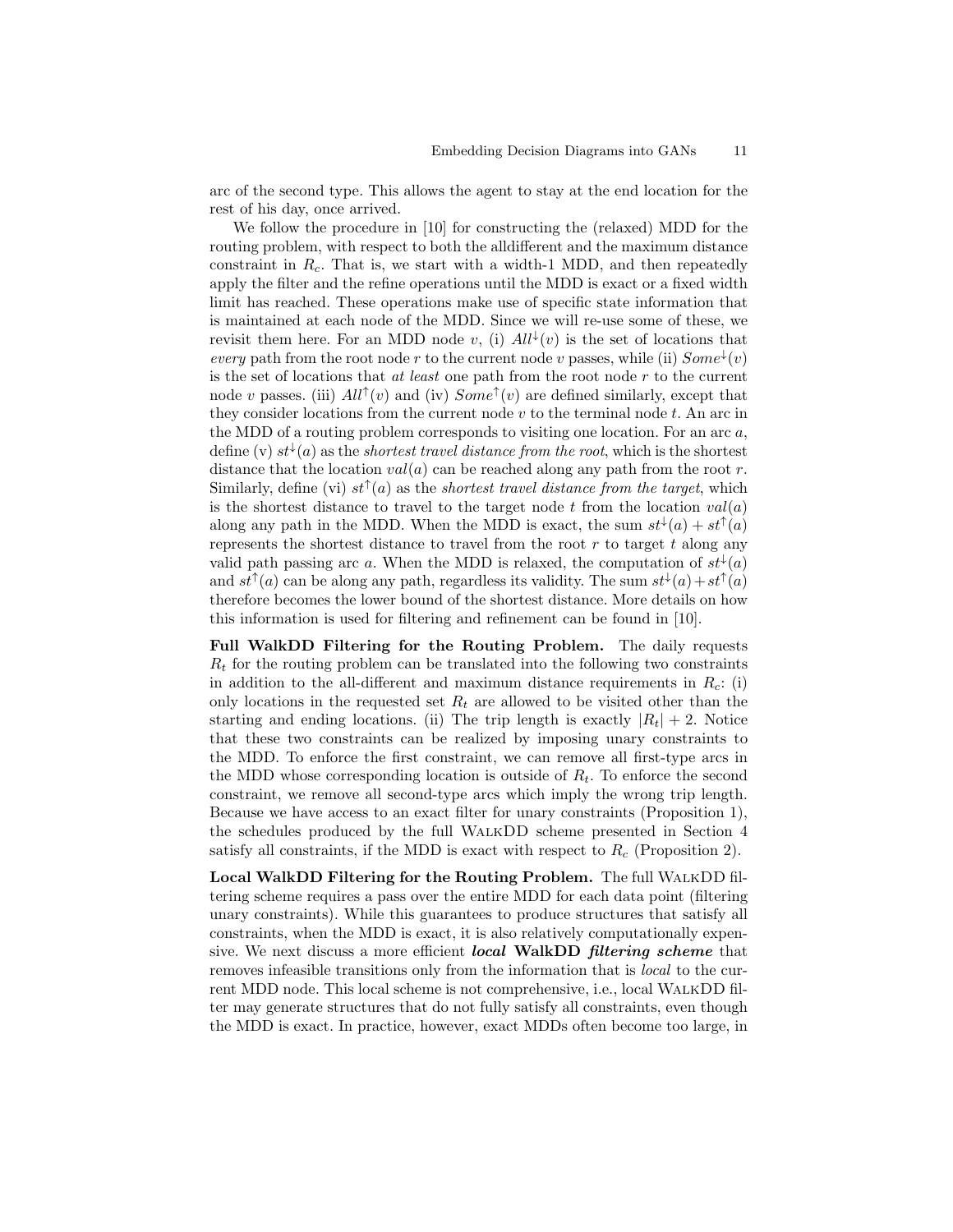which case we apply relaxed MDDs for which the guarantees in Proposition 2 no longer hold. In other words, the computational benefit of local filtering often outweighs theoretical guarantees: it only requires to visit a single path from the root to the terminal for local filtering, which is substantially cheaper than visiting the entire MDD as in the full case.

The local WalkDD filter rules out actions of the RNN in each step by only examining information that is local to the current MDD node, as follows. As before, we assume that MDD  $\mathcal M$  represents the common constraints  $R_c$ . For day t, local WALKDD keeps its own internal state:  $W_{t,i} = (u_{t,i}, l_{t,i}, V_{t,i}, R_{t,i}, Time_{t,i})$ after deciding the first i locations, where  $u_{t,i}$  is the MDD node in  $\mathcal M$  representing the current state,  $l_{t,i}$  is the current location of the agent,  $V_{t,i}$  is the set of locations that the agent already visited,  $R_{t,i}$  is the set of locations that remains to be visited, and  $Time_{t,i}$  is the time elapsed after visiting the first i locations. Local WalkDD applies the following local filters based on its internal state:

- Next Location Filter: The location to be visited should follow one of the arcs that starts from the current node  $u_{t,i}$ . Otherwise, the location is filtered.
- Locations Visited Filter: If the location to be visited is in the set of visited locations  $V_{t,i}$ , then the location is filtered out, except for the end location e.
- Locations to be Visited Filter: If the location to be visited is not in the set  $R_{t,i}$ , then the location is filtered out. We guarantee that the end location e is always in  $R_{t,i}$ .
- Future Location Set Filter: Suppose the next location to be visited is  $l_{t,i+1}$  and the MDD node following the arc of visiting  $l_{t,i+1}$  is  $u_{t,i+1}$ . If  $R_{t,i} \setminus \{l_{t,i+1}\}\$ is not a subset of  $Some^{\uparrow}(u_{t,i+1})$ , then we cannot cover all the locations remaining to be visited following any paths starting from  $u_{t,i+1}$ . Therefore,  $l_{t,i+1}$  should be filtered out.
- Total Travel Time Filter: Let  $l_{t,i+1}$  be the next location to visit and  $st^{\uparrow}(l_{t,i+1})$  be the shortest time to reach the end location e from  $l_{t,i+1}$ . If  $Time_{t,i} + d_{l_{t,i},l_{t,i+1}} + st^{\uparrow}(l_{t,i+1}) > B$ , this suggests that no path from  $l_{t,i+1}$ to the end location satisfies the total distance constraint. Therefore,  $l_{t,i+1}$ should be filtered out.

#### 6 Experiments

The purpose of our experiments is to evaluate the performance of the GAN with and without the DD module. We first describe the implementation details of the GAN. We use a LSTM as the RNN module. The dimension of the hidden state of the LSTM in DDGAN is set to 100. The dimension of the random input  $z$  is 20. During training, DDGan is used as the generator of the conditional GAN infrastructure. The discriminator of the conditional GAN is also a RNN-based classifier, whose hidden dimension is 100. The batch size is set to be 100. We compare our DDGan with the same neural network structure except without the WalkDD module as the baseline. The entire conditional GAN is trained using stochastic gradient descent. The learning rate of both the generator and the discriminator are both set to be 0.01. Every 10 epochs, the performance of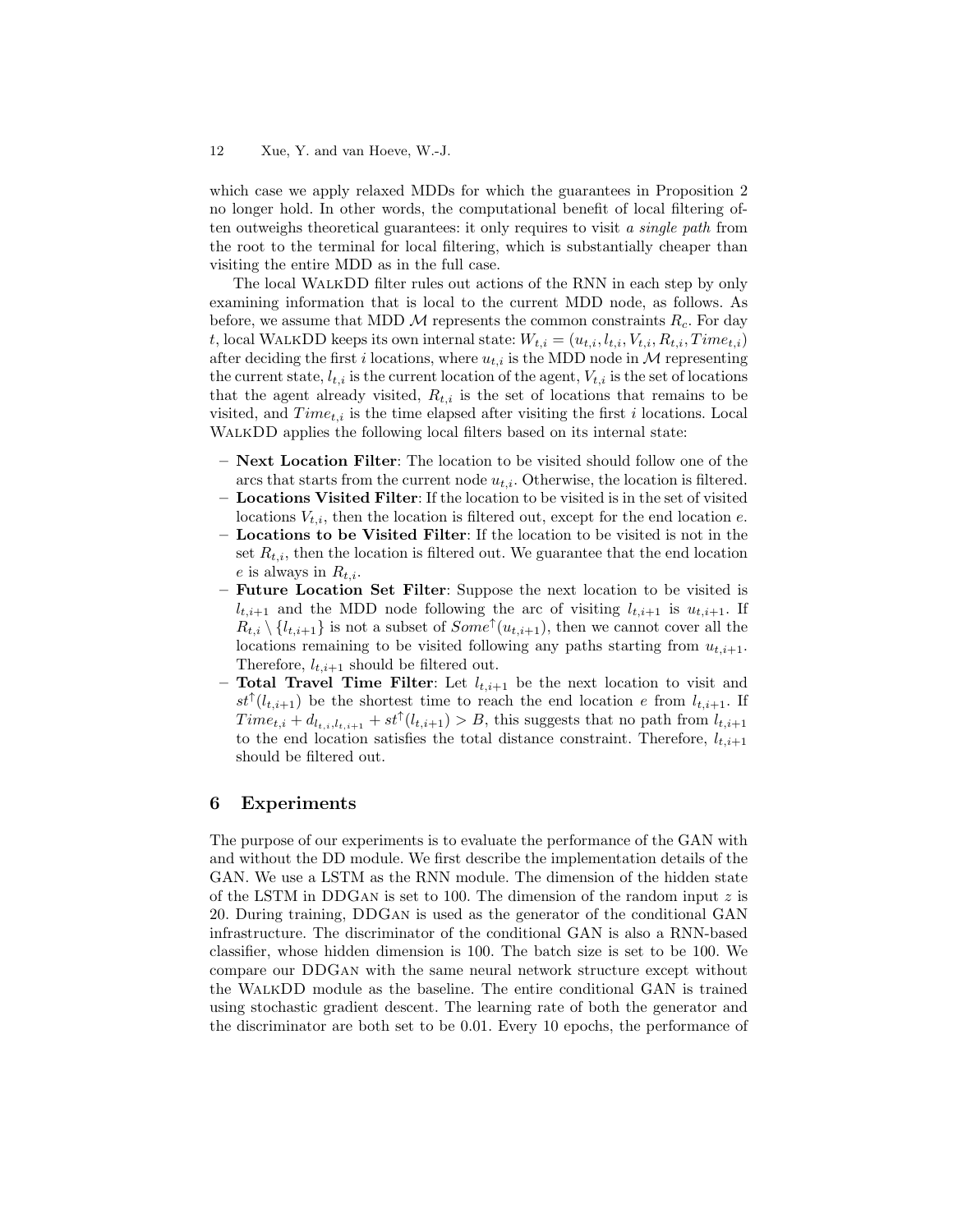

Fig. 4. DDGan on a small scheduling problem with 6 locations. DDGan has access to an exact MDD and the full filtering scheme. (Left) The percentage of valid schedules generated along training progress. DDGan always generates valid schedules, while the same neural network without the WalkDD component cannot. (Right) the normalized reward for the schedules generated by DDGan and the competing approach. The normalized rewards converge to 1 for DDGan, suggesting that DDGan is able to fully recover the implicit preference of the agent.

DDGan and the baselines are tested by feeding in 1,000 scheduling requests into the generator part of the neural network (the structure shown in Figure 2) and examining the schedules it generates.

We assume the agent's implicit preferences are reflected by a hidden reward function  $r_{i,j}$ , which is the reward that the agent visits location j in the *i*-th position of his schedule. For our experiments, this reward function is generated uniformly randomly between 0 and 1. The agent's optimal schedule is the one that maximizes the total reward while observing all the operational constraints. The reward function is hidden from the neural network. In our application, the goal of the neural networks is to generate schedules subject to operational constraints, which also score high in terms of this hidden reward function.

We first test DDGAN on a synthetic small instance of 6 locations. In this case, we embed an exact MDD into the DDGan structure and we apply the full filtering scheme as discussed in Section 4. The result is shown in Figure 4. As we can see, the schedules generated by DDGan always satisfy operational constraints (red curve, left panel), while the schedules generated by the same neural network without the WalkDD module are often not valid (blue curve, left panel). On the right we plot the total reward of the schedules generated by the two approaches. Because the number of locations are small, we compute offline the optimal schedule for each request, i.e., the one that yields the highest total reward. Then we normalize the reward of the generated schedules against that of the optimal schedule, so the optimal schedule should get a reward of 1. As we can see from Figure 4 (right), the normalized reward of the schedules generated by DDGan converges to 1 as the training proceeds, which suggests that the schedules generated by DDGan are close to optimal. It is interesting to note that the baseline approach also learns the implicit reward function, since its generated schedules also have high reward. In fact, the normalized reward can go beyond 1 because the schedules do not fully satisfy the constraints.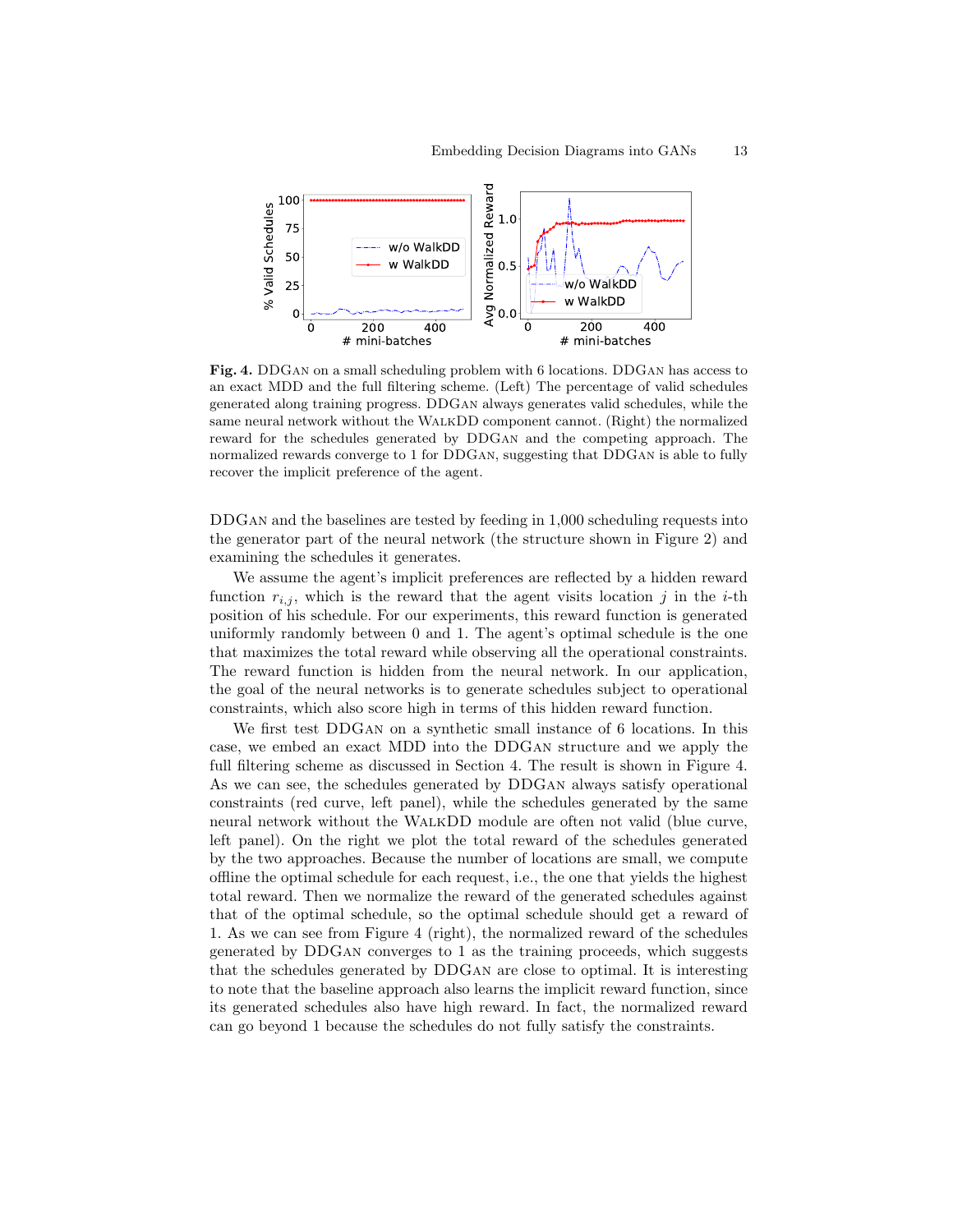

Fig. 5. DDGan on a medium-sized scheduling problem in TSPLib consisting of 29 locations, where DDGan can only access a relaxed MDD of width at most 1,000. The agent is allowed to visit 6 locations (left) or 12 locations (right) maximally. (Top) The normalized reward for the schedules generated with DDGan and the same neural network without the WalkDD module. DDGan learns to generate schedules that are close to the optimal ones (with normalized reward close to 1). (Middle, lower) The percentage of different types of schedules generated by DDGan (middle) and the baseline (lower). Legends on the bottom. The schedules generated by DDGan (middle) always satisfy the alldifferent and distance constraints. The percentage of fully valid schedules increase in (middle). However, the same neural network without WalkDD cannot satisfy major constraints (lower).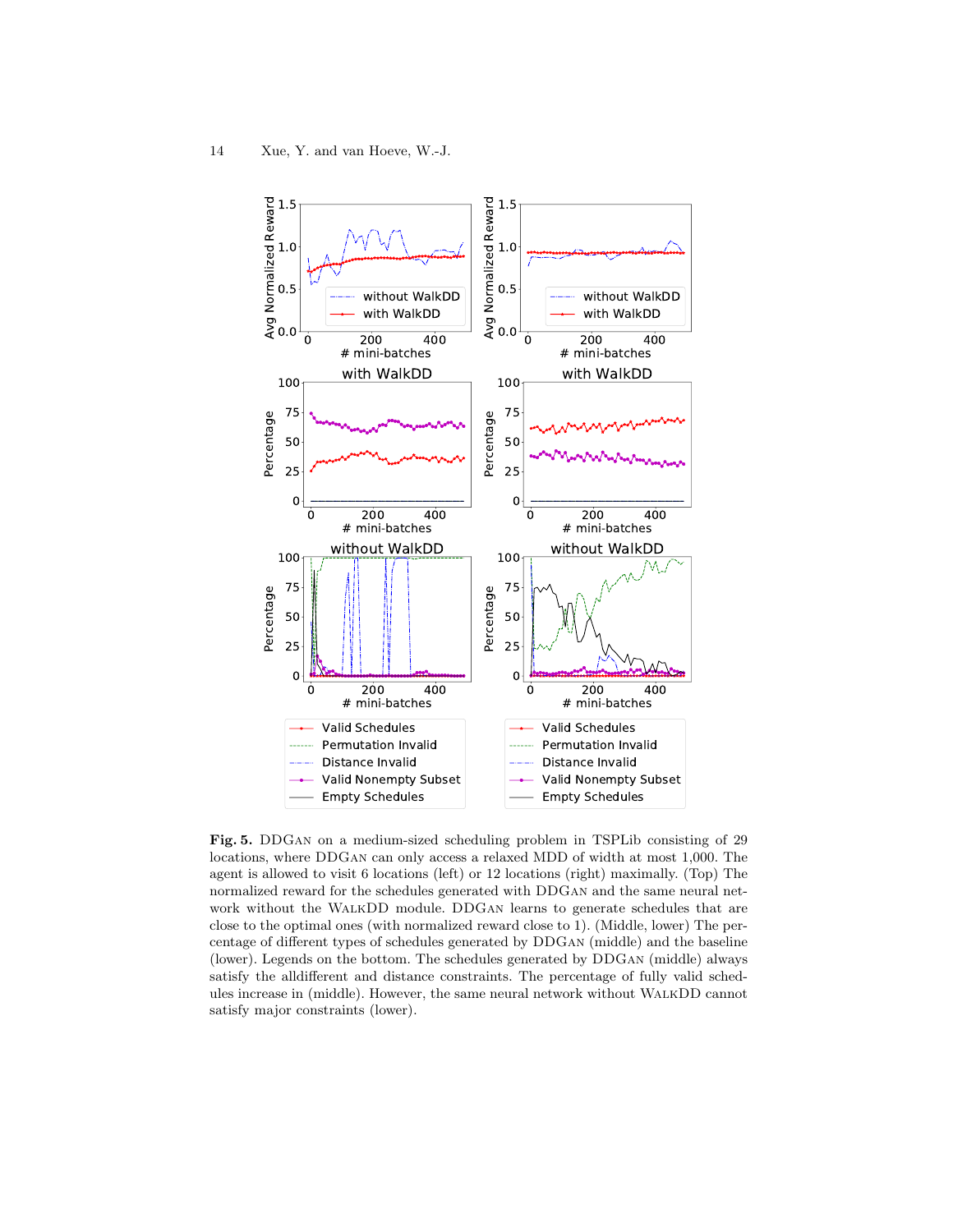We then conduct an experiment using instance bayg29.tsp from the TSPLib benchmark, representing 29 cities in Bavaria with geographic distances. We first run a medium-sized experiment, in which the agents can visit at most 6 locations. Even though we do not represent the MDD exactly, we can still compute (offline) the optimal route once we know the requests of at most 6 locations. For problems of this size, we only apply local WalkDD filters, as discussed in Section 5, as they are more efficient. The results are shown in Figure 5 (left). For this experiment, we classify the generated schedules more precisely: (i) Valid schedules satisfy all constraints. They cover all the locations in the requested set, meet the travel distance budget, and visit each location exactly once. (ii) Permutation invalid schedules visit locations that are outside of the requested set and/or visit locations repeatedly. (iii) Distance invalid schedules break the total travel distance constraint. (iv) Valid non-empty subset schedules satisfy both the permutation and the distance constraints. However, they visit only a subset of the requested locations. (v) Empty schedules do not visit any location other than the starting location. As shown in Figure 5 (middle, left), the schedules generated by DDGan are either completely valid, or violate at most the full coverage constraint. Moreover, the percentage of valid schedules increases as the training proceeds. The schedules generated by DDGan are no longer all valid because the MDD is not exact in dealing with the problem with this scale. On the bottom are the schedules generated with the same neural net without the WalkDD module. As we can see, the schedules break all operational constraints.

In Figure 5 (right), we further run experiments with a maximum of 12 visits. In this case, we cannot compute the optimal schedule exactly. Instead, we use a greedy approach, which selects the best 1,000 candidate solutions for each stop in the schedule. The reward of the schedules generated by the neural networks are normalized with respect to that of the greedy approach. We can see that for larger problems we can apply relaxed decision diagrams of polynomial size that may not guarantee feasibility in all cases, but can produce much better solutions that those generated by the GAN.

#### 7 Conclusion

In this work, we study the integration of machine learning and constraint reasoning in the context of sequential decision-making without clear objectives. We propose a hybrid approach, DDGan, which embeds a decision diagram (DD) into a generative adversarial network (GAN). The decision diagram represents the constraint set and serves as a filter for the solutions generated by the GAN, to ensure feasibility. We demonstrate the effectiveness of DDGan to solve routing problems with implicit preferences. We show that without the decision diagram module, the GAN indeed produces sequences that are rarely feasible, while the the decision diagram filter substantially increases the feasibility. Moreover, we show that DDGan converges much more smoothly.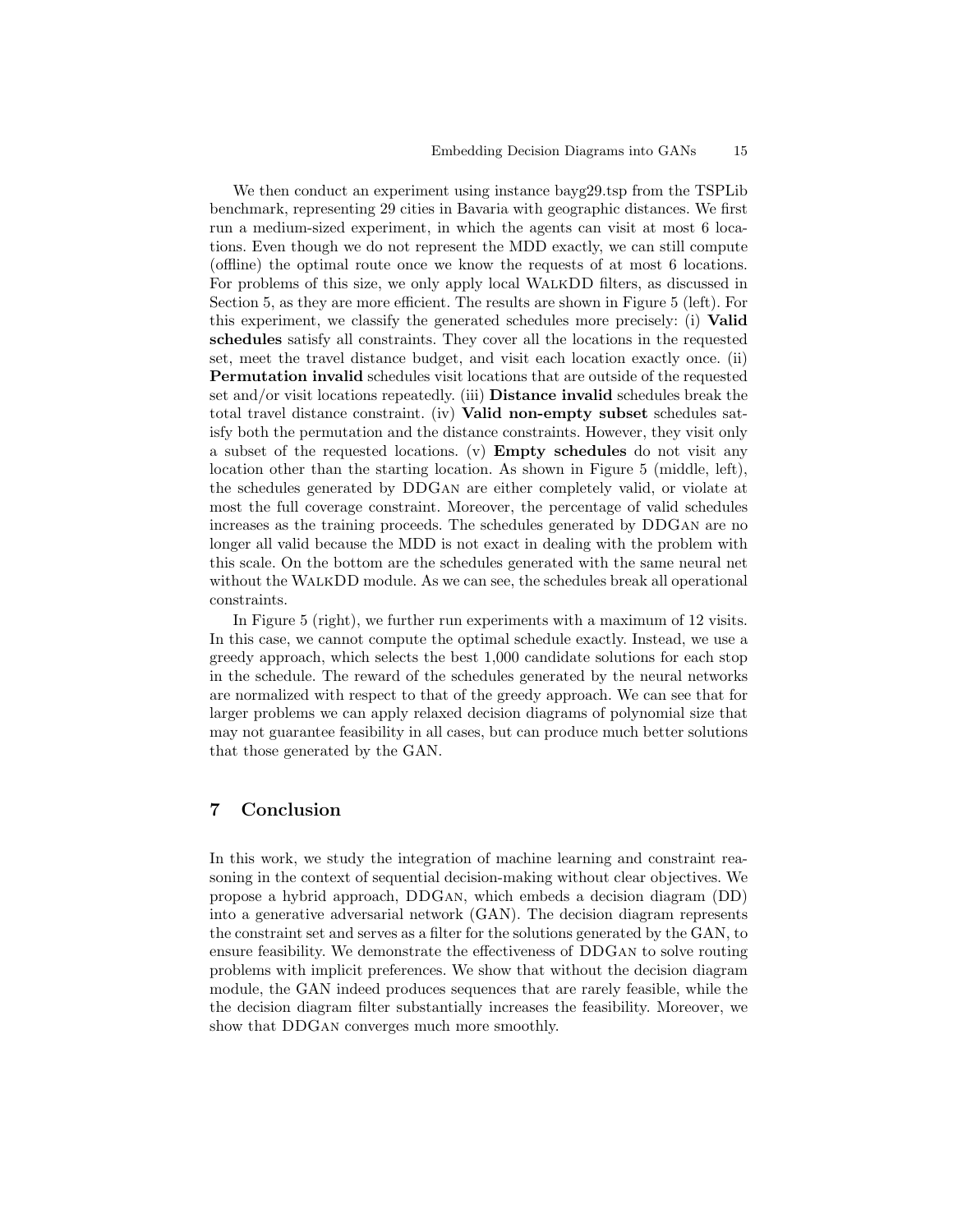# References

- 1. Addi, H.A., Bessiere, C., Ezzahir, R., Lazaar, N.: Time-Bounded Query Generator for Constraint Acquisition. In: Proceedings of CPAIOR. LNCS, vol. 10848, pp. 1–17. Springer (2018)
- 2. Akers, S.B.: Binary decision diagrams. IEEE Transactions on Computers C-27, 509–516 (1978)
- 3. Andersen, H.R., Hadzic, T., Hooker, J.N., Tiedemann, P.: A Constraint Store Based on Multivalued Decision Diagrams. In: Proceedings of CP. LNCS, vol. 4741, pp. 118–132. Springer (2007)
- 4. Beldiceanu, N., Simonis, H.: A Model Seeker: Extracting Global Constraint Models from Positive Examples. In: Proceedings of CP. LNCS, vol. 7514, pp. 141–157. Springer (2012)
- 5. Bello, I., Pham, H., Le, Q.V., Norouzi, M., Bengio, S.: Neural combinatorial optimization with reinforcement learning. CoRR abs/1611.09940 (2016), http://arxiv.org/abs/1611.09940
- 6. Bergman, D., Cire, A.A., van Hoeve, W.J., Hooker, J.N.: Decision Diagrams for Optimization. Springer (2016)
- 7. Bessiere, C., Koriche, F., Lazaar, N., OSullivan, B.: Constraint acquisition. Artificial Intelligence 244, 315–342 (2017)
- 8. Brock, A., Donahue, J., Simonyan, K.: Large scale gan training for high fidelity natural image synthesis. CoRR abs/1809.11096 (2018)
- 9. Bryant, R.E.: Graph-based algorithms for boolean function manipulation. IEEE Transactions on Computers C-35, 677–691 (1986)
- 10. Cire, A.A., van Hoeve, W.J.: Multivalued decision diagrams for sequencing problems. Operations Research 61(6), 1411–1428 (2013)
- 11. Coletta, R., Bessiere, C., OSullivan, B., Freuder, E.C., OConnell, S., Quinqueton, J.: Constraint Acquisition as Semi-Automatic Modeling. In: Coenen, F., Preece, A., Macintosh, A. (eds.) Research and Development in Intelligent Systems XX. SGAI 2003. pp. 111–124. Springer (2004)
- 12. Dai, H., Tian, Y., Dai, B., Skiena, S., Song, L.: Syntax-directed variational autoencoder for structured data. CoRR abs/1802.08786 (2018)
- 13. Dragone, P., Teso, S., Passerini, A.: Constructive preference elicitation. Front. Robotics and AI 2018 (2018)
- 14. Galassi, A., Lombardi, M., Mello, P., Milano, M.: Model Agnostic Solution of CSPs via Deep Learning: A Preliminary Study. In: Proceedings of CPAIOR. LNCS, vol. 10848, pp. 254–262. Springer (2018)
- 15. Goodfellow, I.J., Pouget-Abadie, J., Mirza, M., Xu, B., Warde-Farley, D., Ozair, S., Courville, A., Bengio, Y.: Generative adversarial nets. In: Proceedings of the 27th International Conference on Neural Information Processing Systems - Volume 2. pp. 2672–2680. NIPS'14 (2014)
- 16. Graves, A., Wayne, G., Reynolds, M., Harley, T., Danihelka, I., Grabska-Barwinska, A., Colmenarejo, S.G., Grefenstette, E., Ramalho, T., Agapiou, J., Badia, A.P., Hermann, K.M., Zwols, Y., Ostrovski, G., Cain, A., King, H., Summerfield, C., Blunsom, P., Kavukcuoglu, K., Hassabis, D.: Hybrid computing using a neural network with dynamic external memory. Nature 538(7626), 471–476 (2016)
- 17. Hu, Z., Yang, Z., Liang, X., Salakhutdinov, R., Xing, E.P.: Toward controlled generation of text. In: Proceedings of the 34th International Conference on Machine Learning. vol. 70, pp. 1587–1596 (2017)